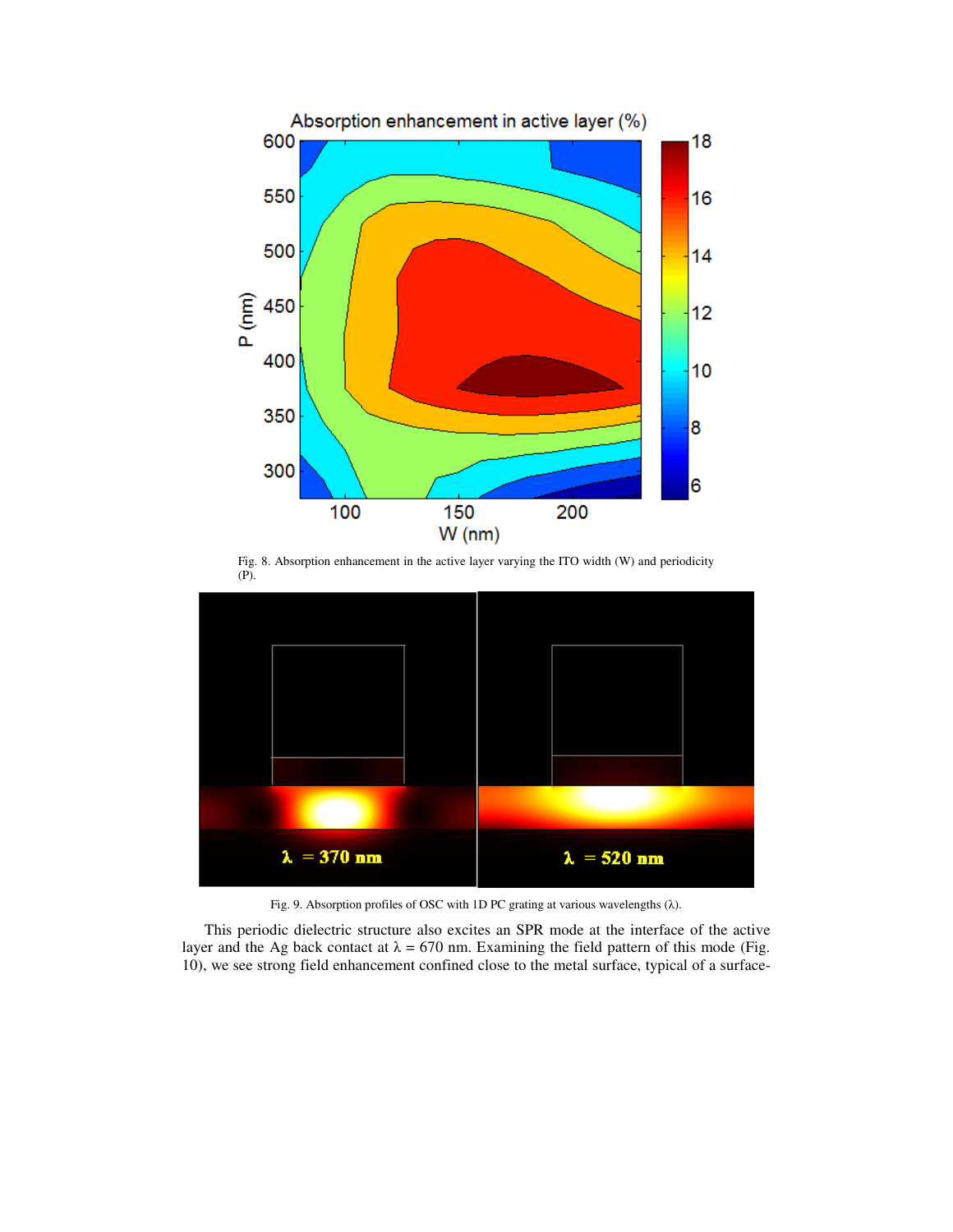

Fig. 10. Electric and magnetic field at SPR mode with  $\lambda = 670$  nm.



Fig. 11. Absorption in the active layer of a flat cell and of a 180 nm width 1D PC cell, for various periodicities.

Besides enhancement due to light scattering and SPR mode excitation, another resonance peak is observed at 440 nm wavelength. By modal analysis of the structure, we found a Bloch mode at  $k = 0$  existing along the plane of the structure at 446 nm, which is close to the peak in the absorption spectrum. The field profile of the mode can be seen in Figs. 12(a) and 12(b), which show the amplitude of the electric and magnetic fields, respectively. Significant absorption enhancement is obtained by exciting this mode, although the field profile is mainly distributed above the active absorbing solar cell layer. Figure 12(c) shows the electric field distribution in the case of excitation at normal incidence at 440 nm wavelength. We see a correspondence between the profiles in Figs. 12(a) and 12(c), indicating that the absorption peak is really due to the excitation of this mode. Further optimization of the field profile to further shift the distribution into the active layer can still be performed by tuning the thickness of the ITO and PEDOT layer. In addition, the field profile significantly extends into the air layer above the structure, which is expected as the mode propagates through air in certain regions of the periodic structure. This could be reduced by filling the gaps with some dielectric substrate.

#156086 - \$15.00 USD Received 6 Oct 2011; revised 2 Nov 2011; accepted 4 Nov 2011; published 28 Nov 2011 (C) 2011 OSA 2 January 2012 / Vol. 20, No. S1 / OPTICS EXPRESS A49